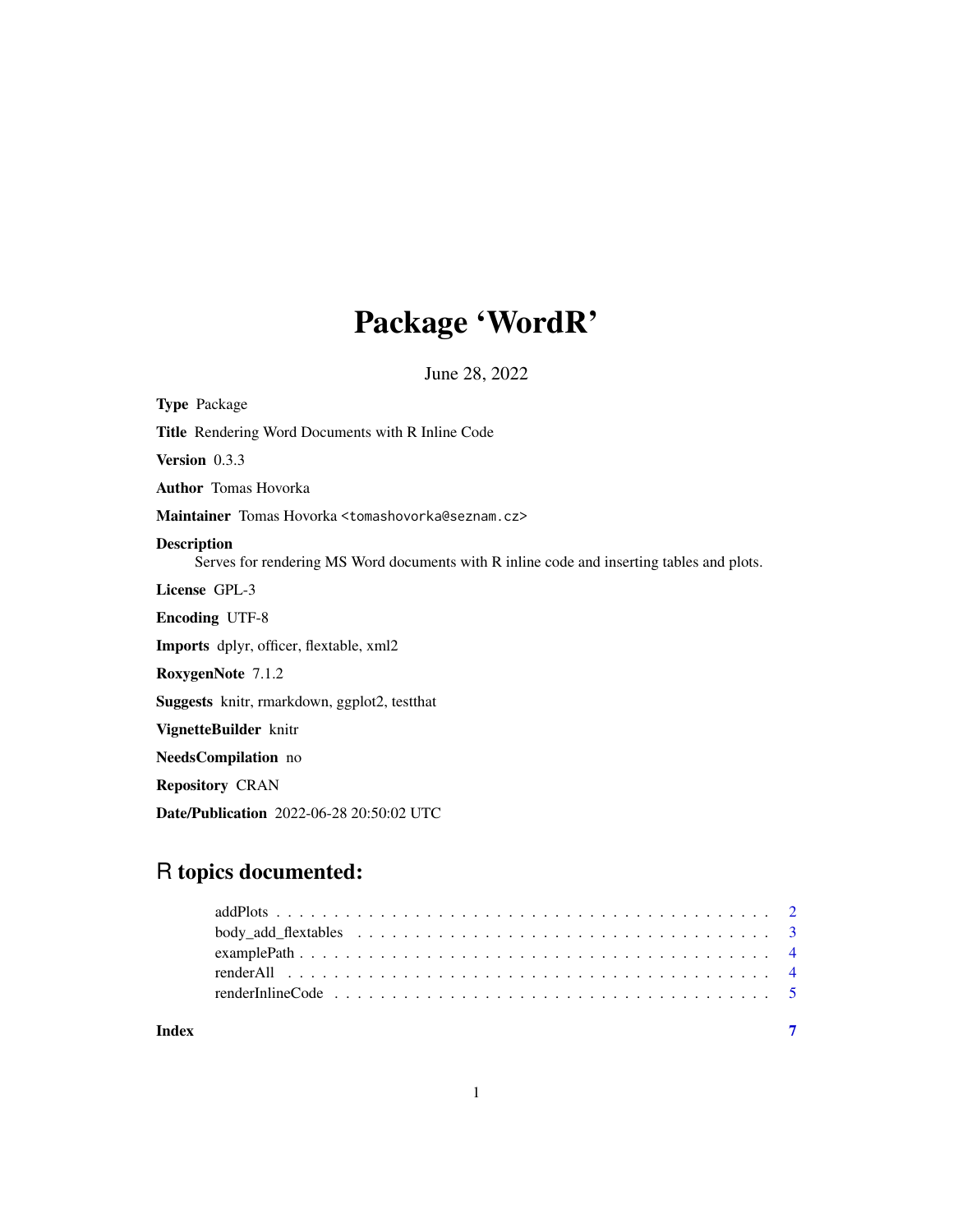<span id="page-1-1"></span><span id="page-1-0"></span>addPlots *Read Word document with bookmarks and create other Word document with rendered plots in place.*

#### Description

This function takes a list of functions creating plots and insert into Word document on places with correspondning bookmarks.

#### Usage

```
addPlots(
 docxIn,
 docxOut,
 Plots = list(),width = 6,
 height = 6,
  res = 300,
 style = NULL,
 debug = F,
  ...
)
```
### Arguments

| docxIn   | String of length one; path to Word file with bookmarks OR officer::rdocx object                                                             |
|----------|---------------------------------------------------------------------------------------------------------------------------------------------|
| docx0ut  | String of length one; path for output Word file or NA                                                                                       |
| Plots    | Named list of functions (or plots - for plots which are stored as objects e.g.,<br>ggplot) creating plots to be inserted into the Word file |
| width    | width of the plots in output in inches, either of length 1 (and will be recycled),<br>or same length as Plots                               |
| height   | height of the plots in output in inches, either of length 1 (and will be recycled),<br>or same length as Plots                              |
| res      | see res parameter in png                                                                                                                    |
| style    | see style parameter in body_add_img                                                                                                         |
| debug    | Boolean of length one; If True then browser () is called at the beginning of the<br>function                                                |
| $\cdots$ | Parameters to be sent to other methods (png)                                                                                                |

# Value

Path to the rendered Word file if the operation was successfull OR officer::rdocx object if docxOut is NA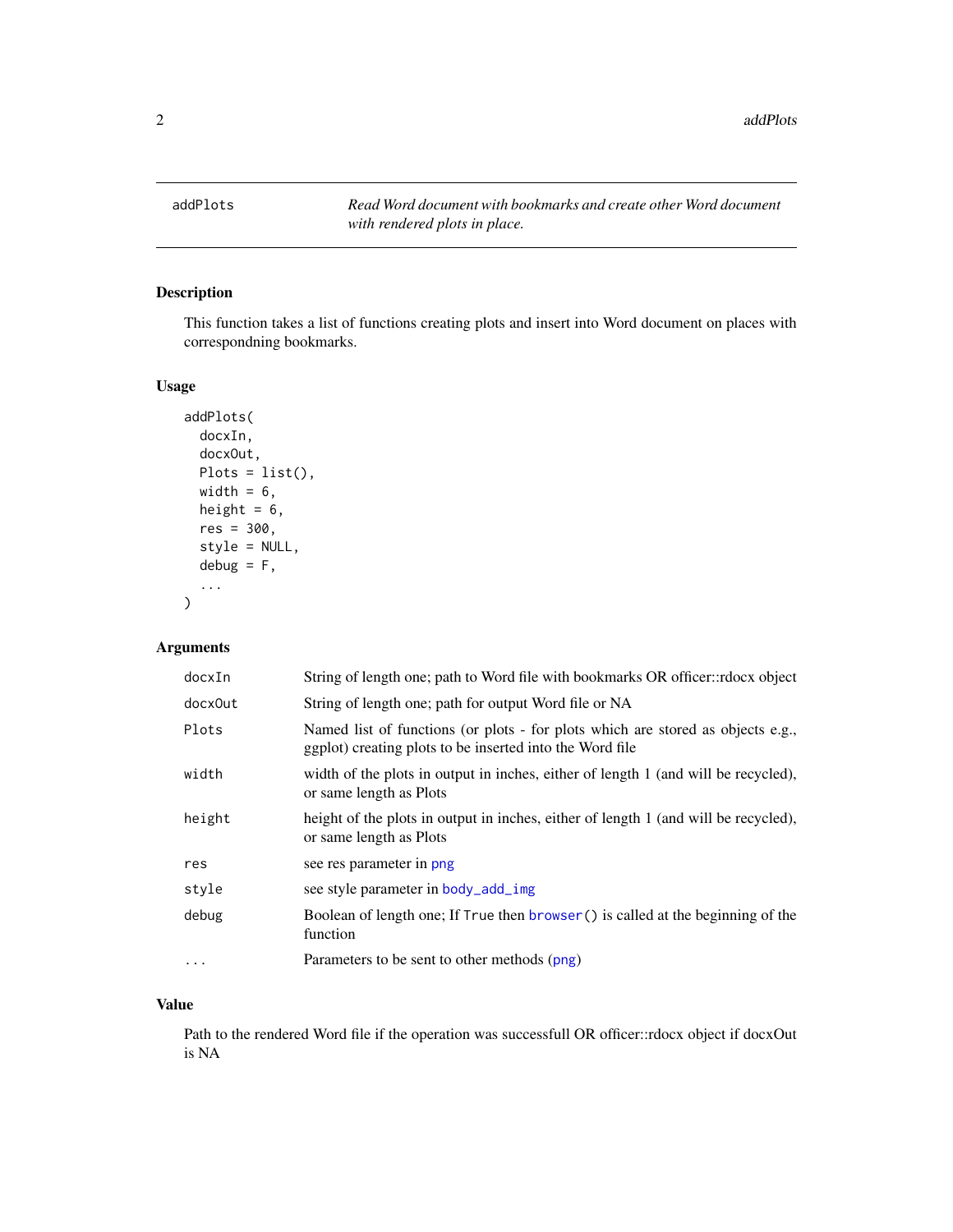#### <span id="page-2-0"></span>body\_add\_flextables 3

#### Examples

```
library(ggplot2)
Plots<-list(plot1=function()plot(hp~wt,data=mtcars,col=cyl),
plot2=function()print(ggplot(mtcars,aes(x=wt,y=hp,col=as.factor(cyl)))+geom_point()))
addPlots(
 paste(examplePath(),'templates/templatePlots.docx',sep = ''),
 paste(tempdir(),'/resultPlots.docx',sep = ''),
 Plots,height=4)
```
<span id="page-2-1"></span>body\_add\_flextables *Read Word document with bookmarks and create other Word document with rendered tables in place.*

#### Description

This function is basically a loop wrapper around [body\\_add\\_flextable](#page-0-0) function.

#### Usage

```
body_add_flextables(docxIn, docxOut, flextables, debug = F, ...)
```
#### Arguments

| docxIn     | String of length one; path to Word file with bookmarks OR officer::rdocx object              |
|------------|----------------------------------------------------------------------------------------------|
| docx0ut    | String of length one; path for output Word file or NA                                        |
| flextables | Named list of flextables; Tables to be inserted into the Word file                           |
| debug      | Boolean of length one; If True then browser () is called at the beginning of the<br>function |
| $\ddotsc$  | Parameters to be sent to other methods (mainly body_add_flextable)                           |

#### Value

Path to the rendered Word file if the operation was successfull OR officer::rdocx object if docxOut is NA

#### Examples

```
library(flextable)
ft_mtcars <- flextable(mtcars)
ft_iris <- flextable(iris)
FT <- list(ft_mtcars=ft_mtcars,ft_iris=ft_iris)
body_add_flextables(
   paste(examplePath(),'templates/templateFT.docx',sep = ''),
   paste(tempdir(),'/resultFT.docx',sep = ''),
   FT)
```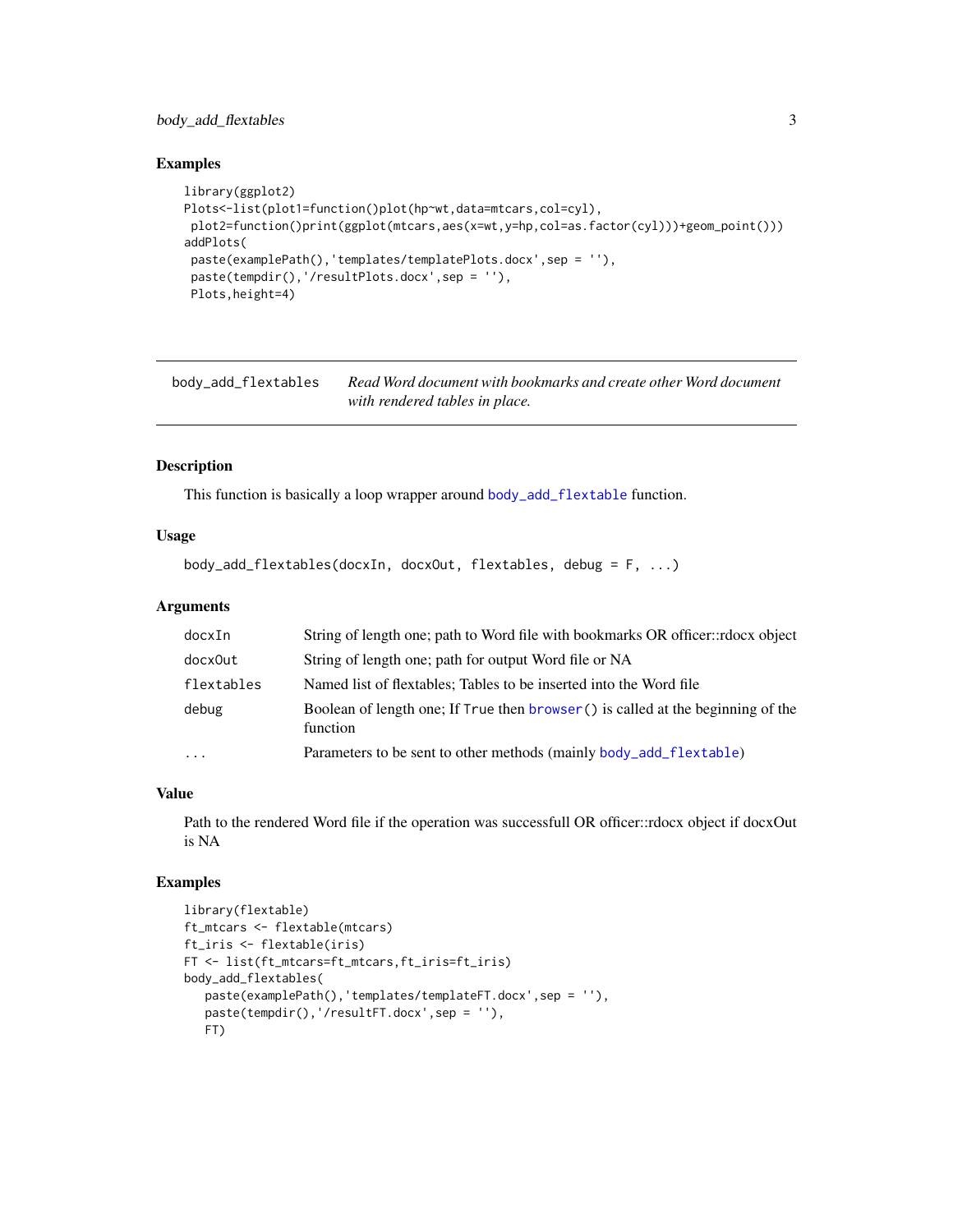<span id="page-3-0"></span>

# Description

Returns path to examples folder

# Usage

examplePath()

### Value

Returns path to examples folder

#### Examples

examplePath()

| renderAll | Read | Word | document                                       | and | apply | functions |
|-----------|------|------|------------------------------------------------|-----|-------|-----------|
|           |      |      | body_add_flextables.renderInlineCode.addPlots. |     |       |           |

#### Description

Read Word document and apply functions [body\\_add\\_flextables](#page-2-1),[renderInlineCode](#page-4-1),[addPlots](#page-1-1).

#### Usage

```
renderAll(
  docxIn,
  docxOut,
  flextables = NULL,
 Plots = NULL,
 height = 6,
 width = 6,
  debug = F\mathcal{E}
```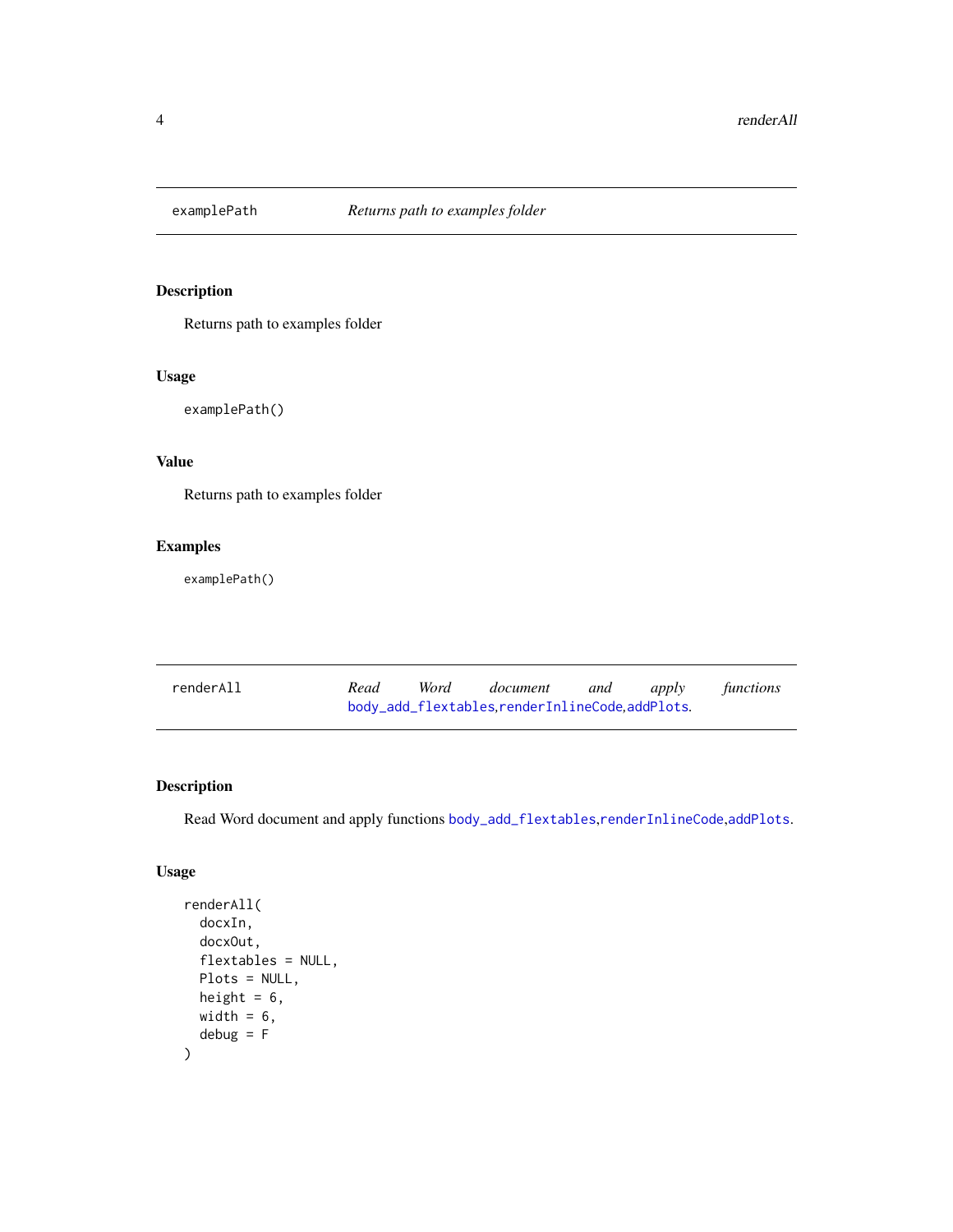# <span id="page-4-0"></span>renderInlineCode 5

#### Arguments

| docxIn     | String of length one; path to Word file with bookmarks OR officer::rdocx object                                                             |
|------------|---------------------------------------------------------------------------------------------------------------------------------------------|
| docx0ut    | String of length one; path for output Word file or NA                                                                                       |
| flextables | Named list of flextables; Tables to be inserted into the Word file                                                                          |
| Plots      | Named list of functions (or plots - for plots which are stored as objects e.g.,<br>ggplot) creating plots to be inserted into the Word file |
| height     | height of the plots in output in inches, either of length 1 (and will be recycled),<br>or same length as Plots                              |
| width      | width of the plots in output in inches, either of length 1 (and will be recycled),<br>or same length as Plots                               |
| debug      | Boolean of length one; If True then browser () is called at the beginning of the<br>function                                                |

#### Value

Path to the rendered Word file if the operation was successfull OR officer::rdocx object if docxOut is NA

#### Examples

```
library(flextable)
library(ggplot2)
ft_mtcars <- flextable(mtcars)
FT <- list(mtcars=ft_mtcars)
Plots <- list(mtcars1 = ggplot(mtcars, aes(x = wt, y = hp, col = as.factor(cyl))) + geom_point())
renderAll(docxIn=paste0(examplePath(), "templates/templateAll.docx"),
          docxOut=paste0(examplePath(), "results/templateAll2.docx"),
          flextables=FT,
          Plots=Plots)
```
<span id="page-4-1"></span>

| renderInlineCode | Read Word document with R code blocks, evaluate them and writes the |
|------------------|---------------------------------------------------------------------|
|                  | result into another Word document.                                  |

### Description

Read Word document with R code blocks, evaluate them and writes the result into another Word document.

#### Usage

```
renderInlineCode(docxIn, docxOut, debug = F)
```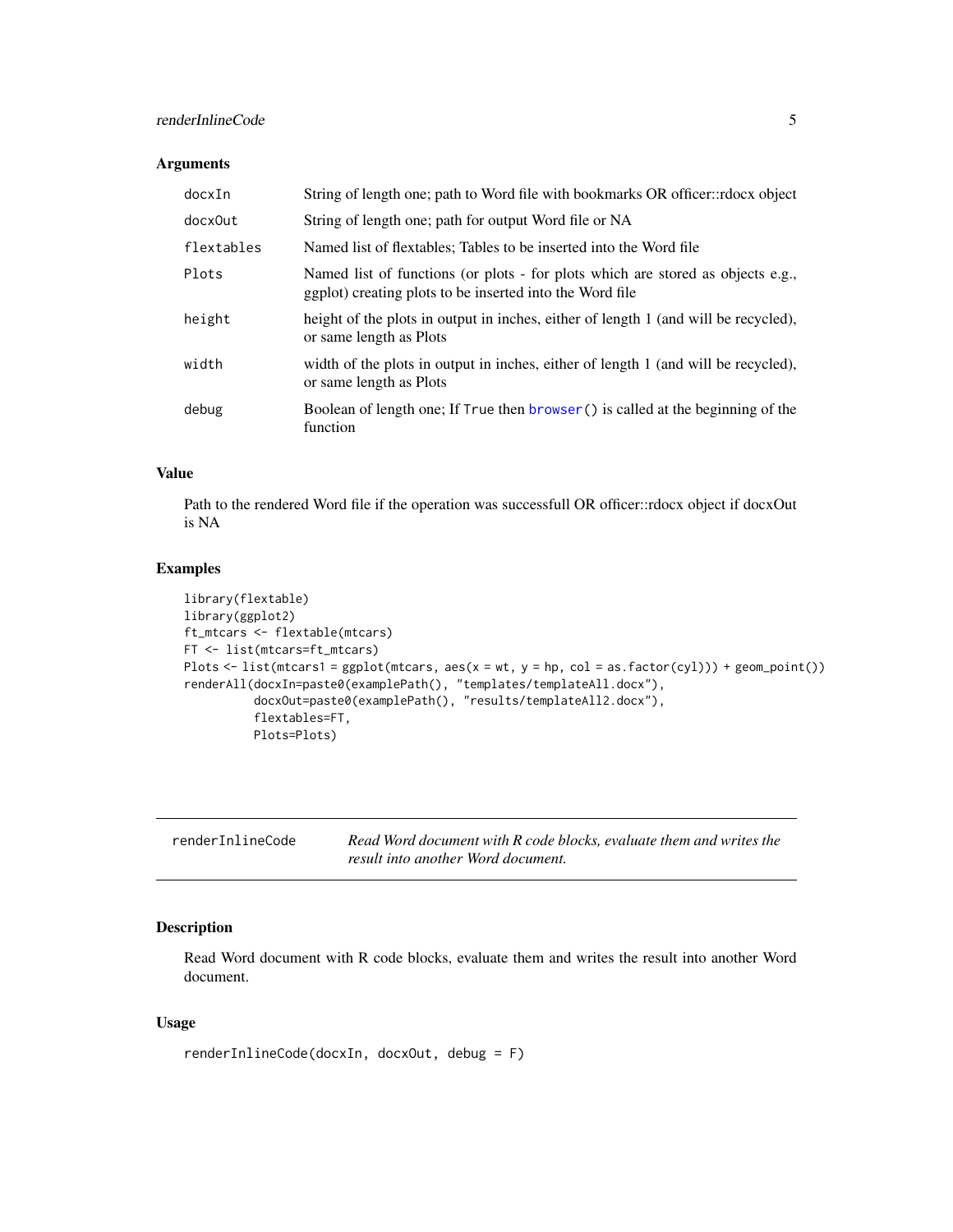# <span id="page-5-0"></span>Arguments

| docxIn  | String of length one; path to Word file with bookmarks OR officer::rdocx object             |
|---------|---------------------------------------------------------------------------------------------|
| docxOut | String of length one; path for output Word file or NA                                       |
| debug   | Boolean of length one: If True then browser() is called at the beginning of the<br>function |

# Value

Path to the rendered Word file if the operation was successfull OR officer::rdocx object if docxOut is NA

#### Examples

```
renderInlineCode(
  paste(examplePath(),'templates/template1.docx',sep = ''),
  paste(tempdir(),'/result1.docx',sep = ''))
```